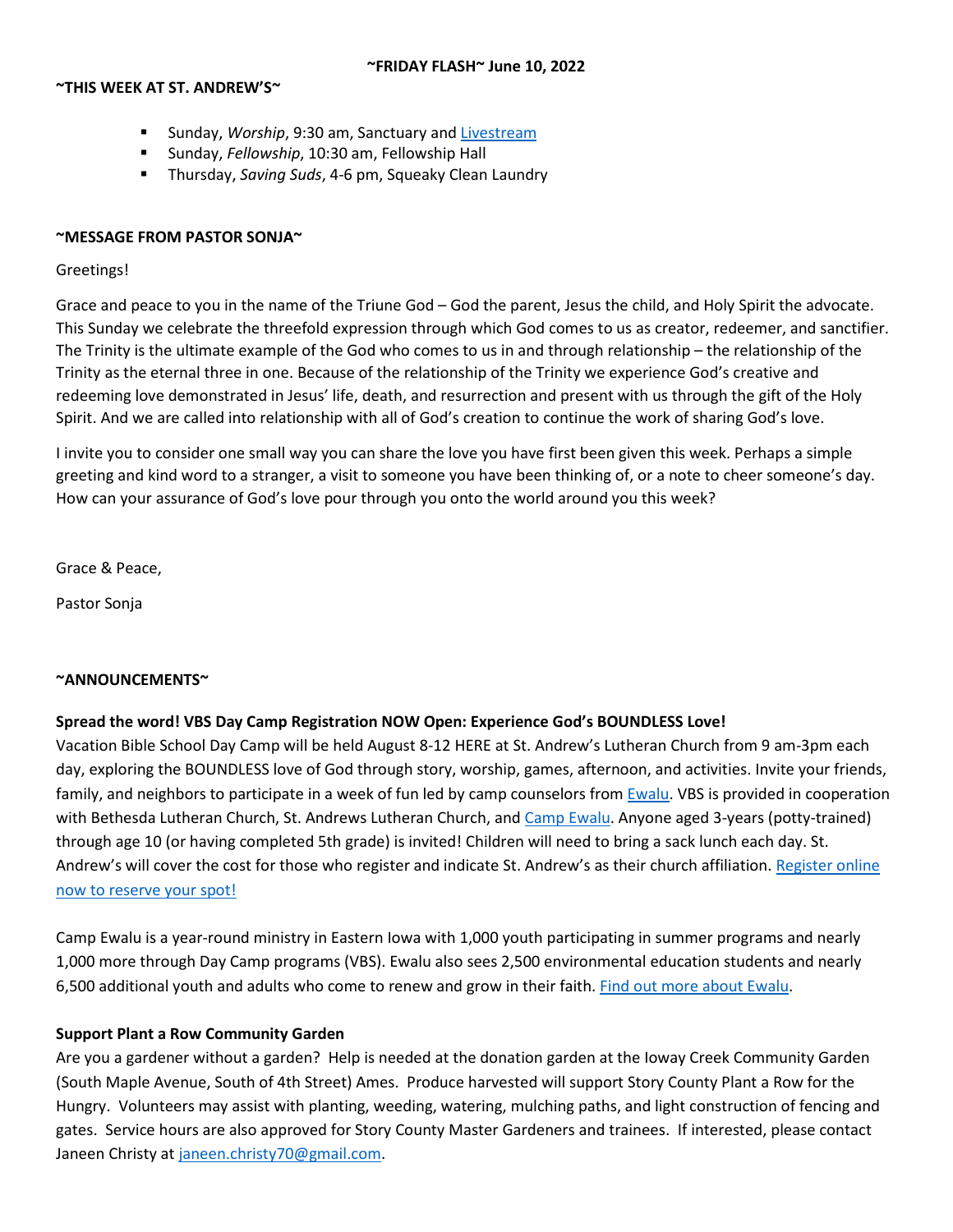#### **St. Andrew's Book Club June 14**

We have chosen our next book. "The Book of Longings" by Sue Monk Kidd. It is an extraordinary story set in the first century. It is focused on the life and struggle of a woman during the life of Jesus. It is a reverential approach to the humanity of Jesus. There are a few library copies in the office. We will gather on Tuesday, June 14 at the Village Cooperative, 2525 Bobcat Drive. Linda Hansen will be our host. ALL ARE WELCOME. If you have any questions, call Mary Johnson at 515-231-0716

# **Saving Suds THIS Week, Thursday, June 16**

St. Andrew's will be at Saving Suds this coming Thursday, June 16 from 4-6 pm. Saving Suds is a local ministry in partnership with Bethesda Lutheran to provide quarters and laundry soap at Squeaky Clean from 4-6 pm on the first and third Thursday of the month. Volunteers are always needed to greet our neighbors and hand out laundry soap and quarters. You can sign up to volunteer here [standrewsames.org/local-ministries/.](https://standrewsames.org/local-ministries/) Monetary donations to support Saving Suds ministry can be made here: [standrewsames.org/give-online/.](https://standrewsames.org/give-online/)

# **Celebrating and Renewing our Companion Synod Relationship June 18**

Join with others interested in companion congregation/synod relations to celebrate and renew our companion synod relationship with Evangelical Lutheran Church in Tanzania (ELCT). Saturday, June 18, 10:00 am - 2:00 pm (lunch provided), Bethesda Lutheran Church – Ames, Please RSVP by Monday, June 13.

We will celebrate and renew our Companion Synod Relationship with the Pare Diocese and congregations in the Mwanga Diocese of the Evangelical Lutheran Church in Tanzania and plan for our shared mission together with our partners in the ELCA and ELCT

Anyone in the Southeastern Iowa Synod who are either passionate about or curious about our companion synod relationships with the Pare Diocese and congregations in the Mwanga Diocese is welcome to attend. Congregations with relationships with congregations in Tanzania or projects underway in partnership with ministries in the dioceses are encouraged to send participants if possible. [RSVP Online.](https://seiasynod.elvanto.net/form/f3c1d0c3-166c-4284-8502-71f0d62627ad)

# **St. Andrew's Wine Club June 24**

Please join us at the Snus Hill Winery in Madrid on June 24 at about 6:30 pm. Please bring a lawn chair and a snack to share. This is outside on the lawn and there is always an Iowa band. Join us for fun and fellowship. If you have any questions, call Mary Johnson at 515-231-0716

# **Memorial Service for Forrest Dubberke June 25**

A memorial service will be held Saturday, June 25, at 2 pm for Forrest Dubberke, followed by a reception with cookies and coffee in Fellowship Hall. In lieu of flowers, the family requests memorial gifts be sent to Iowa Public Radio, 2111 Grand Avenue, Suite 100 Des Moines, IA 50312-5393; or St. Andrews Lutheran Church.

#### **New Member Welcome Reception June 26**

During worship, new members will be introduced to the congregation with a brief new member liturgy. After worship, there will be a reception with a light brunch where new members can get to know the St. Andrew's community and enjoy fellowship together.

#### **Upcoming Opportunity to Support Ukrainian Refugees June 22**

Now is the time for communities across the country to lift a unified voice of welcome and advocacy for immigrants and